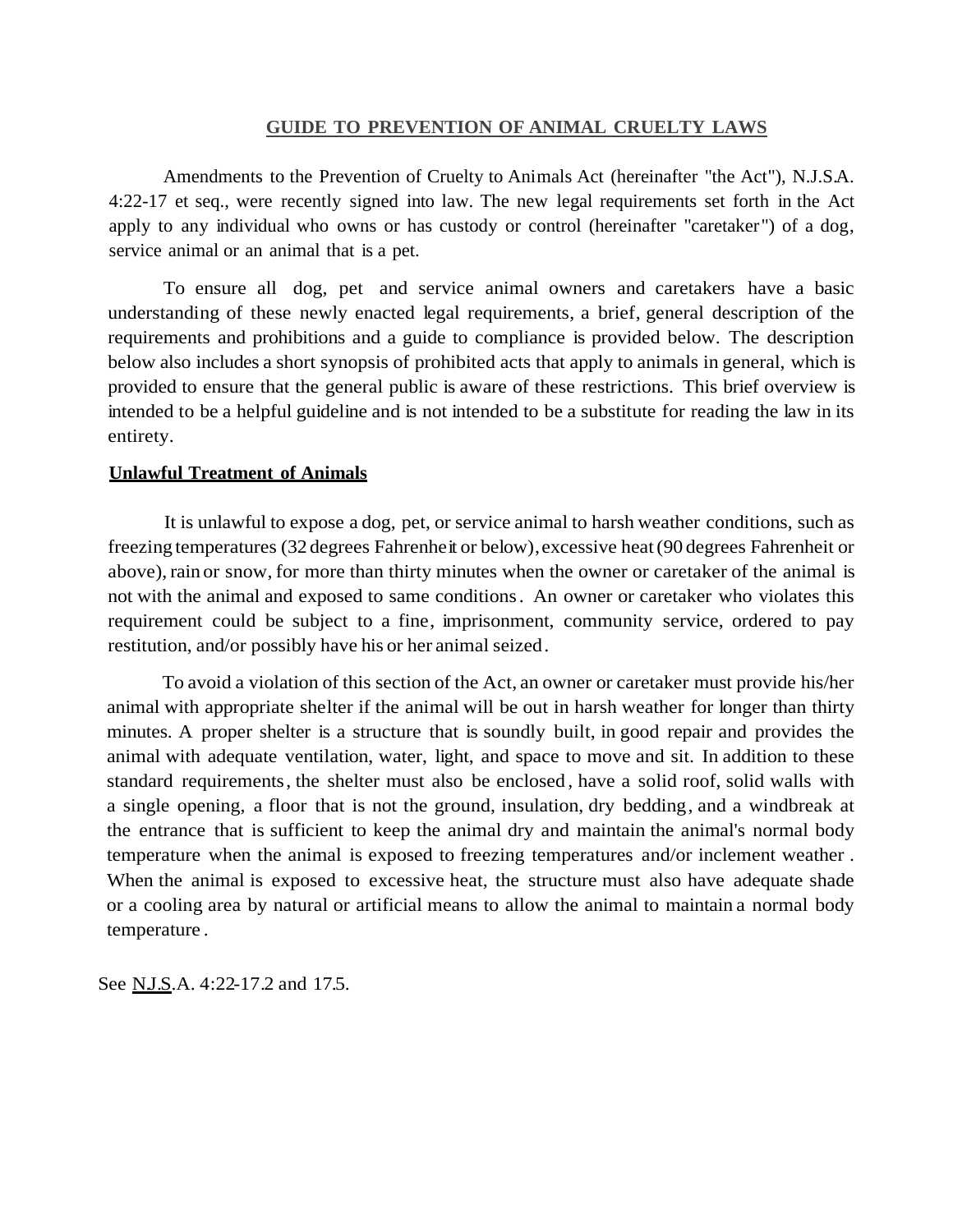## **Evacuation Orders**

When State or local officials issue an order of evacuation due to emergency conditions, the owner or caretaker of a dog, pet or service animal must make every effort to evacuate with the animal. An owner or caretaker who violates this requirement could be subject to a fine, imprisonment, community service, ordered to pay restitution, and/or possibly have his or her animalseized.

To avoid this violation, the owner or caretaker must make reasonable efforts to evacuate with his or her animal. If it is not possible to evacuate with the animal, the owner or caretaker should (1) deliver the animal to a safe area not impacted by the emergency, or (2) secure the animal in an indoor area that is clear of hazards and is as protective of the dog, pet, or service animal as possible under the circumstances and alert local emergency responders to the animal's location.

See N.J.S.A. 4:22-17.2

# **Cruelly Restraining a Dog**

It is unlawful for any person to cruelly restrain a dog. An owner or caretaker who violates this requirement could be subject to a fine, imprisonment, community service, ordered to pay restitution, and/or possibly have his or her animal seized.

To avoid a violation, an owner or caretaker cannot tether:

- a nursing female dog or a dog less than four months old;
- a dog that is outdoors between the hours of 11 p.m. and 5 a.m.;
- a dog in an unoccupied building or in a vacant property;
- a dog in a manner that does not permit the dog continuous access to water;
- a dog in a manner that exposes the dog to harsh weather conditions, including, but not limited to, freezing temperatures, excessive heat, rain or snow, for more than 30 minutes;
- a dog by means of a choke collar, prong collar, head harness, or any other type of collar, harness, or similar device other than a properly fitted body harness or buckletype collar;
- a dog by using a chain with metal links that are more than one-quarter of an inch thick, or a tether, collar, or harness that is attached to a weight;
- a dog with another dog;
- a dog with a tether that is less than 15 feet in length or does not permit the dog to walk at least 15 feet in any one direction, except when the dog is indoors with its owner or caretaker; or
- a dog with a tether that permits the dog to reach another dog or an object or location that poses a risk of entanglement, strangulation, drowning, or other harm to the health or safety of the dog.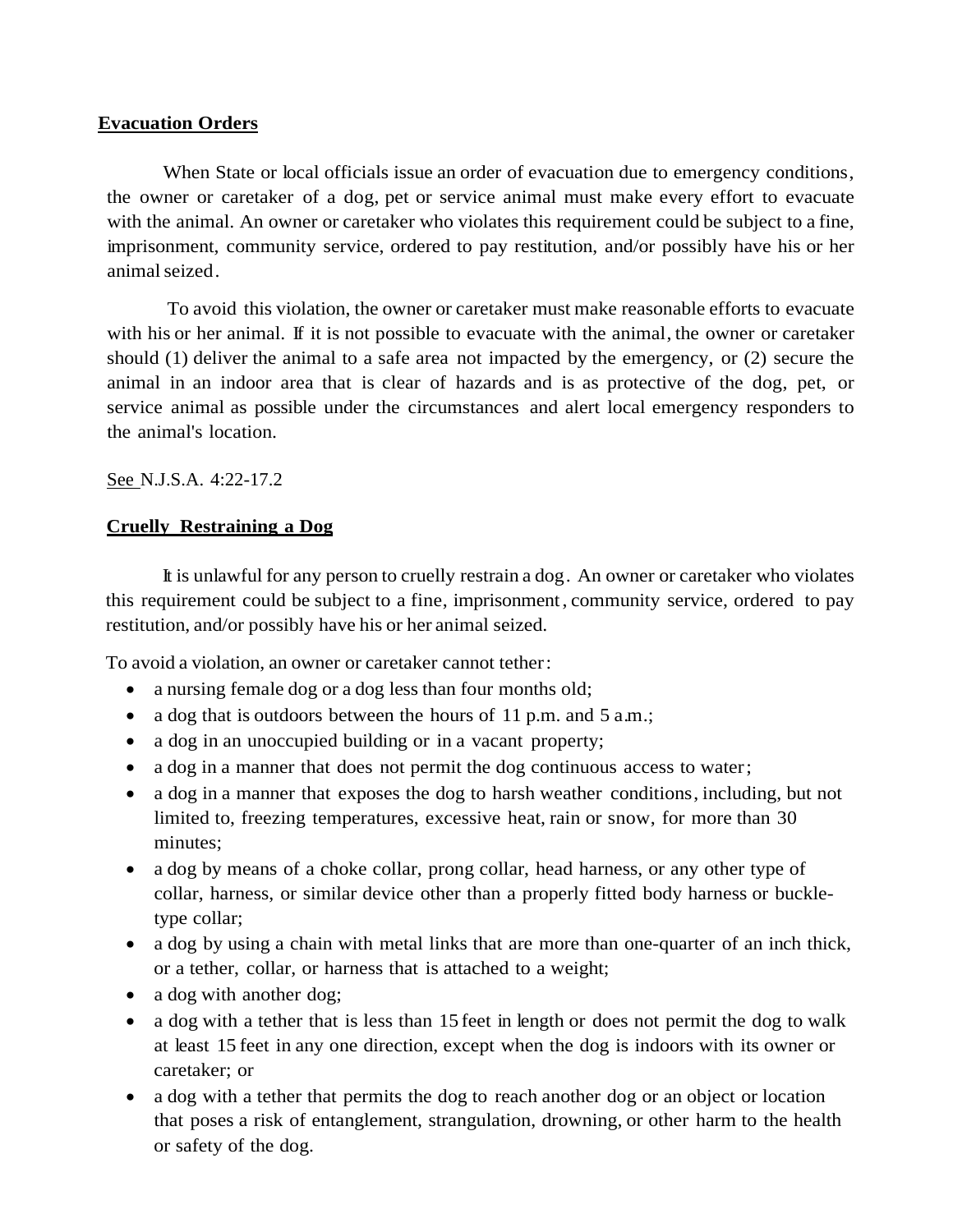Please note that paragraphs 2, 9, and 10 above shall not apply if the dog's owner or caretaker is in the presence of the dog and can see the dog at all times while the dog is tethered.

Additionally, enforcement of paragraph 2 will begin in February 2019.

See N.J.S.A. 4:22-17.3.

### **Unlawful Confinement**

The Act prohibits an owner or caretaker of a dog, pet or service animal from confining the animal in any structure, room, area, or container that is not a proper shelter. An owner or caretaker who violates this requirement could be subject to a fine, imprisonment, community service, ordered to pay restitution, and/or possibly have his or her animal seized.

To avoid a violation of this requirement, an owner or caretaker must provide his or her animal with a shelter that is soundly built, in good repair and provides the animal with adequate ventilation, water, light, and space to move and sit.

A proper shelter does not include a crawl space under a building, such as under steps, a deck, or a stoop, or space under a vehicle. Proper shelter also does not include the inside of a vehicle for a length of time that a person should reasonably know poses an adverse risk to the health or safety of the animal. Additionally, a proper shelter cannot be made from pressure treated wood containing the chemicals arsenic or chromium,have a floor consisting of wire or chain-link, have openings that a paw, hoof or foot of an animal can pass through, or be made of cardboard or other materials that are easily degraded by the elements.

Please note that a person may confine a dog, pet or service animal temporarily in an animal carrier or crate for the purpose of transporting, exhibiting or training the animal so long as the animal is inside the vehicle when being transported, the animal can easily turn around in a full circle and lie down in the carrier or crate, and the top of the animal's head does not touch the ceiling of the crate or carrier.

See <u>N.J.S</u>.A. 4:22-17.4 and 17.5.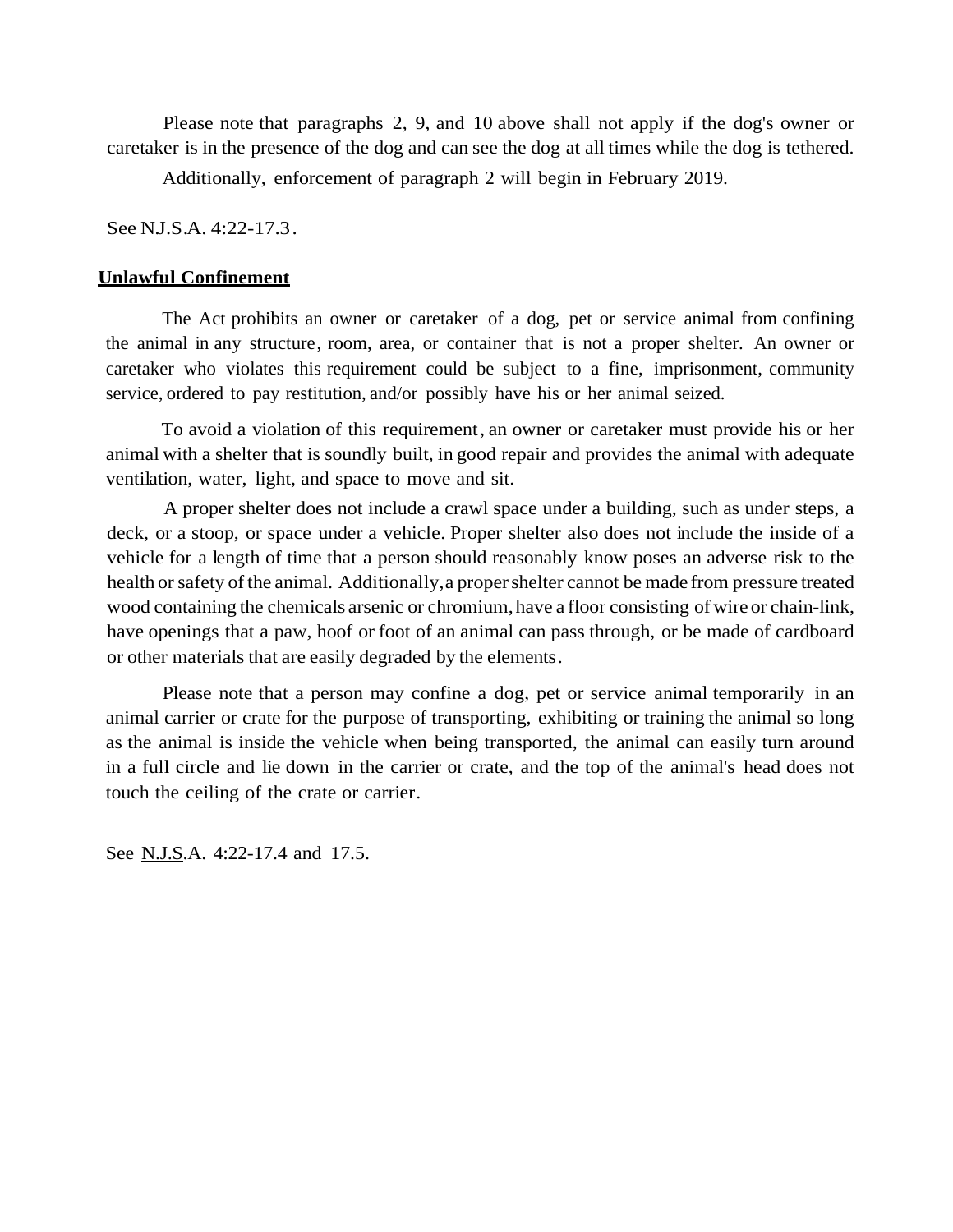# **Prohibited Acts**

It is unlawful to:

- directly or indirectly abuse, torment, overwork, torture, maim, poison, cause serious bodily injury or the death of a living animal or creature;
- fail to provide the living animal or creature in one's custody with necessary care;
- receive or sell a horse that is suffering from abuse or neglect or that cannot be ridden or worked due to a disability or disease ;
- arrange, witness, gamble on or assist with animal fighting or baiting;
- carry an animal or leave an animal unattended in a vehicle under inhumane conditions adverse to the health of the animal;
- own, operate, manage or conduct a roadside stand or market that is along a public street or highway or a shopping mall and confine an animal or allow an animal to roam for exhibit purposes\*;
- keep or exhibit a wild animal at a roadside stand or market that is along a public street or highway , a gas station or shopping mall;
- sell or give away live baby chicks, ducklings, rabbits, turtles or chameleons that have been dyed or that are under two months old;
- own, possess, keep, train, promote, purchase, or sell an animal for fighting or baiting purposes
- sell dog, cat or horse meat or the fur of a dog or cat (unless the fur is from a groomer or veterinary office or for scientific research);
- surgically debark a dog;
- use a live pigeon, fowl, or other bird for the purpose of a target or to be shot, except in the shooting of game;
- use a dog for drawing a vehicle for business purposes;
- abandon a domesticated animal or abandon a sick or disabled animal to die in a public place;
- confine an animal without providing the animal with food and water or fail to provide an animal with necessary care;
- sell an animal with a contagious or infectious disease;
- use an animal, reptile or bird for purposes of solicitation\*\*; or
- artificially mark sheep or cattle.

A person who violates this statute is subject to a fine ranging from \$250 to \$5000. To avoid a fine, individuals should not engage in the above-listed prohibited acts.

\* This section does not apply to pet shops, individuals who keep these animals for protection of the premises, breeder associations, 4-H clubs, educational agricultural programs, equestrian teams, or charitable organizations conducting exhibits.

\*\* This section does not apply to exhibits conducted by 4-H clubs or breeder associations. See N.J.S.A. 4:22-26.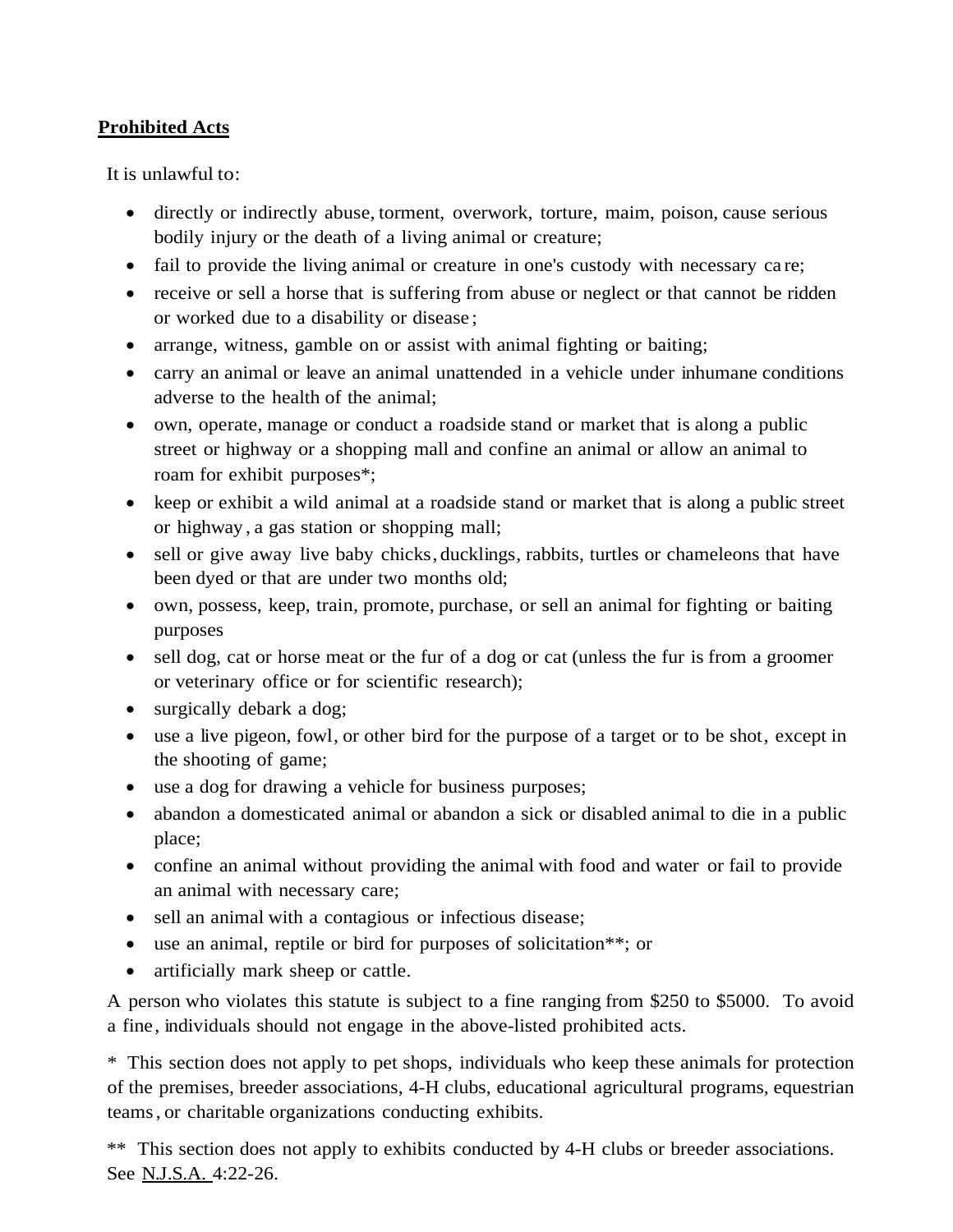## **Penalties for various acts constituting cruelty.**

4:22-26 A person who shall:

a. ( 1 ) Overdrive, overload, drive when overloaded, overwork, abuse, or needlessly kill a living animal or creature, or cause or procure, by any direct or indirect means, including but not limited to through the use of another living animal or creature, any such acts to be done;

(2) Torment, torture, maim, hang, poison, unnecessarily or cruelly beat, cruelly abuse, or needlessly mutilate a living animal or creature, or cause or procure, by any direct or indirect means, including but not limited to through the use of another living animal or creature, any such acts to be done;

(3) Cause the death of, or serious bod ily injury to, a living animal or creature from commission of any act described in paragraph  $(2)$ ,  $(4)$ , or  $(5)$  of this subsection, by any direct or indirect means, including but not limited to through the use of another living animal or creature, or otherwise cause or procure any such acts to be done;

(4) Fail, as the owner or a person otherwise charged with the care of a living animal or creature, to provide the living animal or creature with necessary care, or otherwise cause or procure such an act to be done; or

(5) Cause bodily injury to a living animal or creature from commission of the act described in paragraph (4) of this subsection;

b. (Deleted by amendment, P.L.2003, c.232)

c. Inflict unnecessary cruelty upon a living animal or creature, by any direct or indirect means, including but not limited to through the use of another living animal or creature; or leave the living animal or creature unattended in a vehicle under

inhumane conditions adverse to the health or welfare of the living animal or creature;

d. Receive or offer for sale a horse that is suffering from abuse or neglect, or which by reason of disability, disease, abuse or lameness, or any other cause, could not be worked, ridden or otherwise used for show, exhibition or recreational purposes, or kept as a domestic pet without violating the provisions of article 2 of chapter 22 of Title 4 of the Revised Statutes;

e. Keep, use, be connected with or interested in the management of, or receive money or other consideration for the admission of a person to, a place kept or used for the pu rpose of fighting or baiting a living animal or creature ;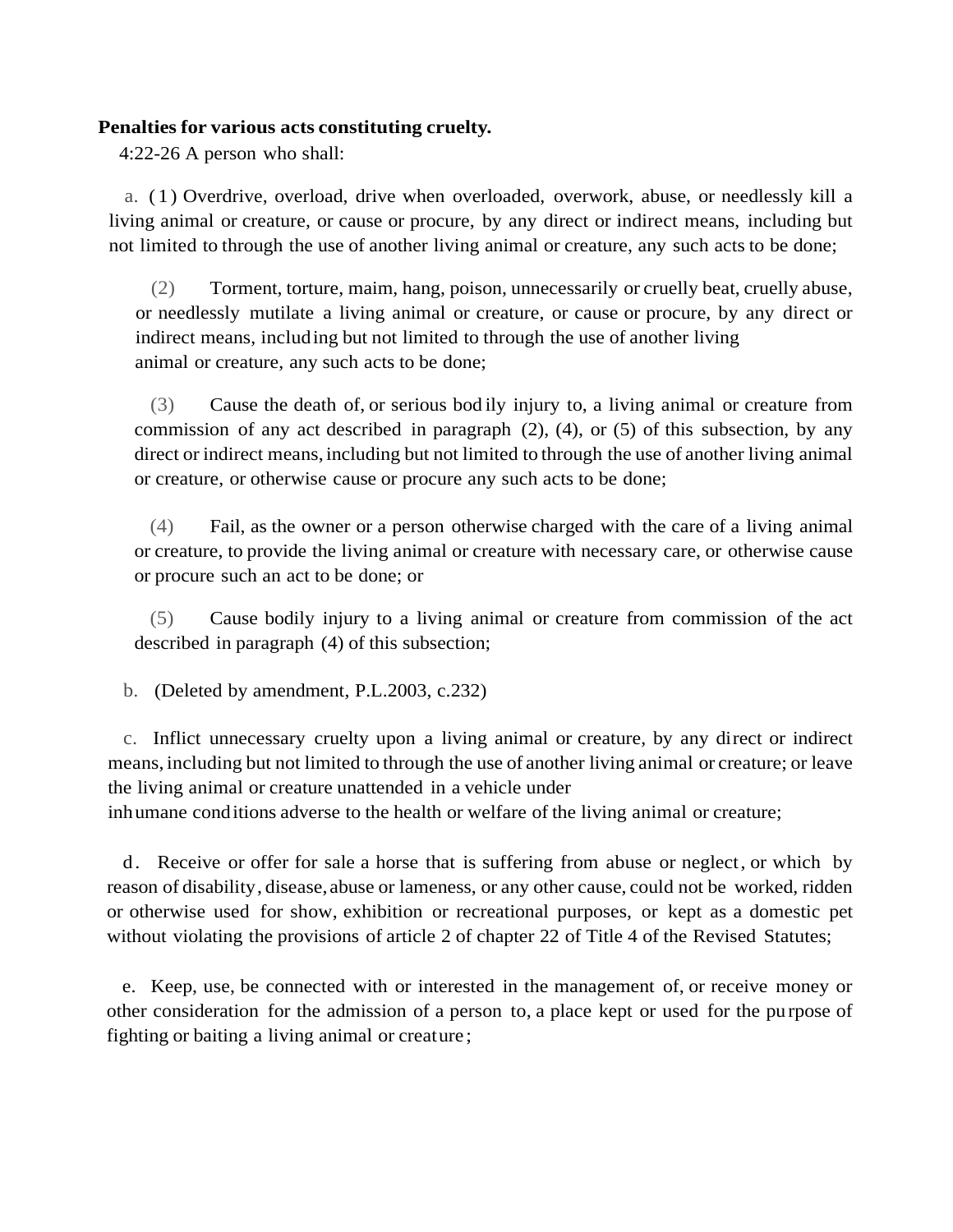f. Be present and witness, pay admission to, encourage, aid or assist in an activity enumerated in subsection e. of this section;

g. Permit or suffer a place owned or controlled by him to be used as provided in subsection e. of this section;

h. Carry, or cause to be carried, a living animal or creature in or upon a vehicle or otherwise, in a cruel or inhumane manner;

i. Use a dog or dogs for the purpose of drawing or helping to draw a vehicle for business purposes;

j. Impound or confine or cause to be impounded or confined in a pound or other place a living animal or creature, and shall fail to supply the living animal or creature during such confinement with a sufficient quantity of good and wholesome food and water;

k. Abandon a maimed, sick, infirm or disabled animal or creature to die in a public place;

I. Willfully sell, or offer to sell, use, expose, or cause or permit to be sold or offered for sale, used or exposed, a horse or other animal having the disease known as glanders or farcy, or other contagious or infectious disease dangerous to the health or life of human beings or animals, or who shall, when any such disease is beyond recovery, refuse, upon demand, to deprive the animal of life;

m. Own, operate, manage or conduct a roadside stand or market for the sale of merchandise along a public street or highway; or a shopping mall, or a part of the premises thereof; and keep a living animal or creature confined, or allowed to roam in an area whether or not the area is enclosed, on these premises as an exhibit; except that this subsection shall not be applicable to: a pet shop licensed pursuant to P.L.1941, c.151 (C.4:19-15.1 et seq.); a person who keeps an animal, in a humane manner, for the purpose of the protection of the premises; or a recognized breeders' association, a 4-H club, an educational agricultural program , an equestrian team, a humane society or other similar charitable or nonprofit organization conducting an exhibition, show or performance;

n. Keep or exhibit a wild animal at a roadside stand or market located along a public street or highway of this State; a gasoline station; or a shopping mall, or a part of the premises thereof;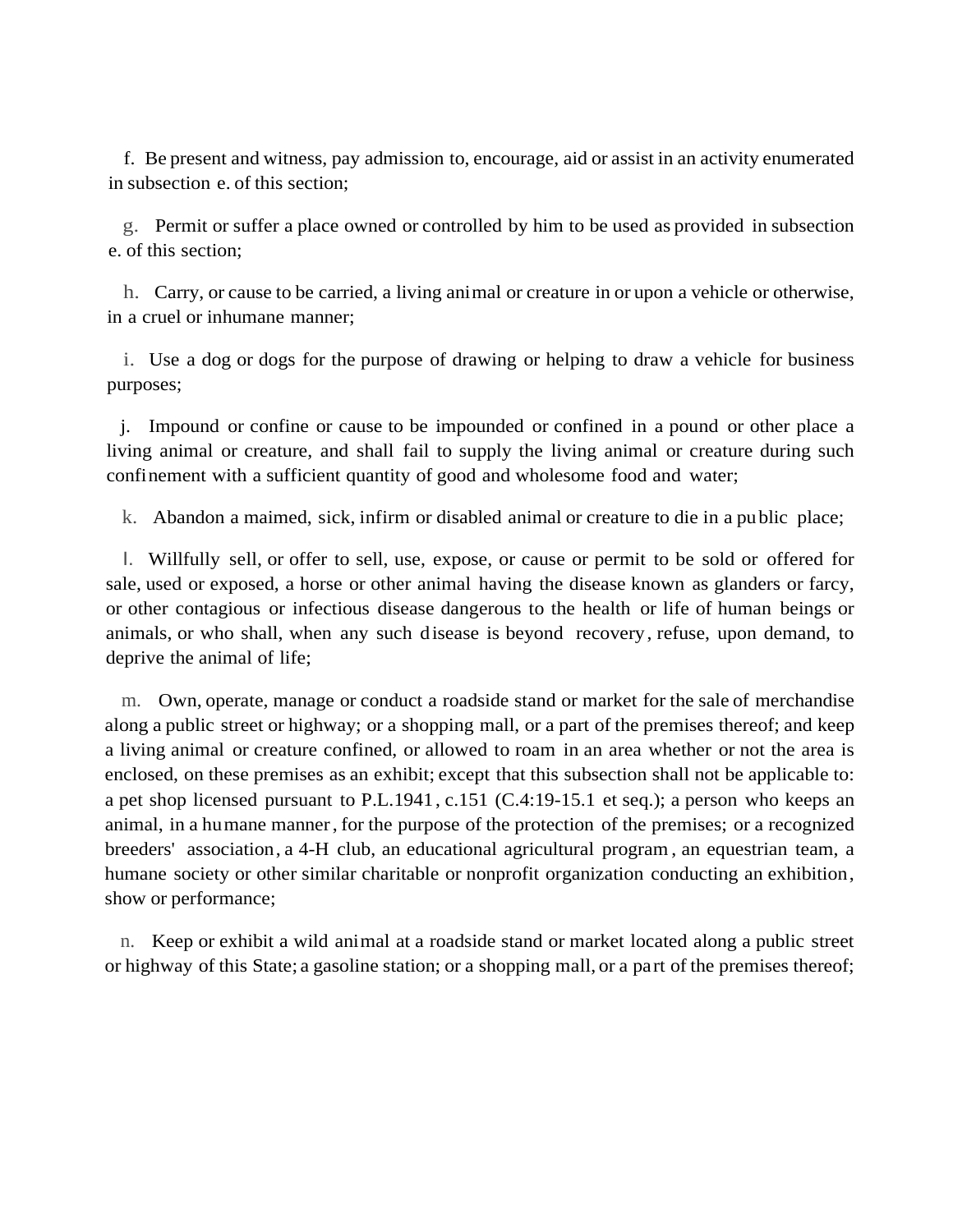o. Sell, offer for sale, barter or give away or display live baby chicks, ducklings or other fowl or rabbits, turtles or chameleons which have been dyed or artificially colored or otherwise treated so as to impart to them an artificial color;

p. Use any animal, reptile, or fowl for the purpose of soliciting any alms, collections, contributions, subscriptions, donations, or payment of money except in connection with exhibitions, shows or performances conducted in a bona fide manner by recognized breeders' associations, 4-H clubs or other similar bona fide organizations;

q. Sell or offer for sale, barter, or give away living rabbits, turtles, baby chicks, ducklings or other fowl under two months of age, for use as household or domestic pets;

r. Sell, offer for sale, barter or give away living baby chicks, ducklings or other fowl, or rabbits, turtles or chameleons under two months of age for any purpose not prohibited by subsection q. of this section and who shall fail to provide proper facilities for the care of such animals;

s. Artificially mark sheep or cattle, or cause them to be marked, by cropping or cutting off both ears, cropping or cutting either ear more than one inch from the tip end thereof, or half cropping or cutting both ears or either ear more than one inch

from the tip end thereof, or who shall have or keep in the person's possession sheep or cattle, which the person claims to own, marked contrary to this subsection unless they were bought in market or of a stranger;

t. Abandon a domesticated animal;

u. For amusement or gain, cause, allow, or permit the fighting or baiting of a living animal or creature;

v. Own, possess, keep, train, promote, purchase , or knowingly sell a living animal or creature for the purpose of fighting or baiting that animal or creature;

w. Gamble on the outcome of a fight involving a living animal or creature;

x. Knowingly sell or barter or offer for sale or barter, at wholesale or retail, the fur or hair of a domestic dog or cat or any product made in whole or in part from the fur or hair of a domestic dog or cat, unless such fur or hair for sale or barter is from a commercial grooming establishment or a veterinary office or clinic or is for use for scientific research;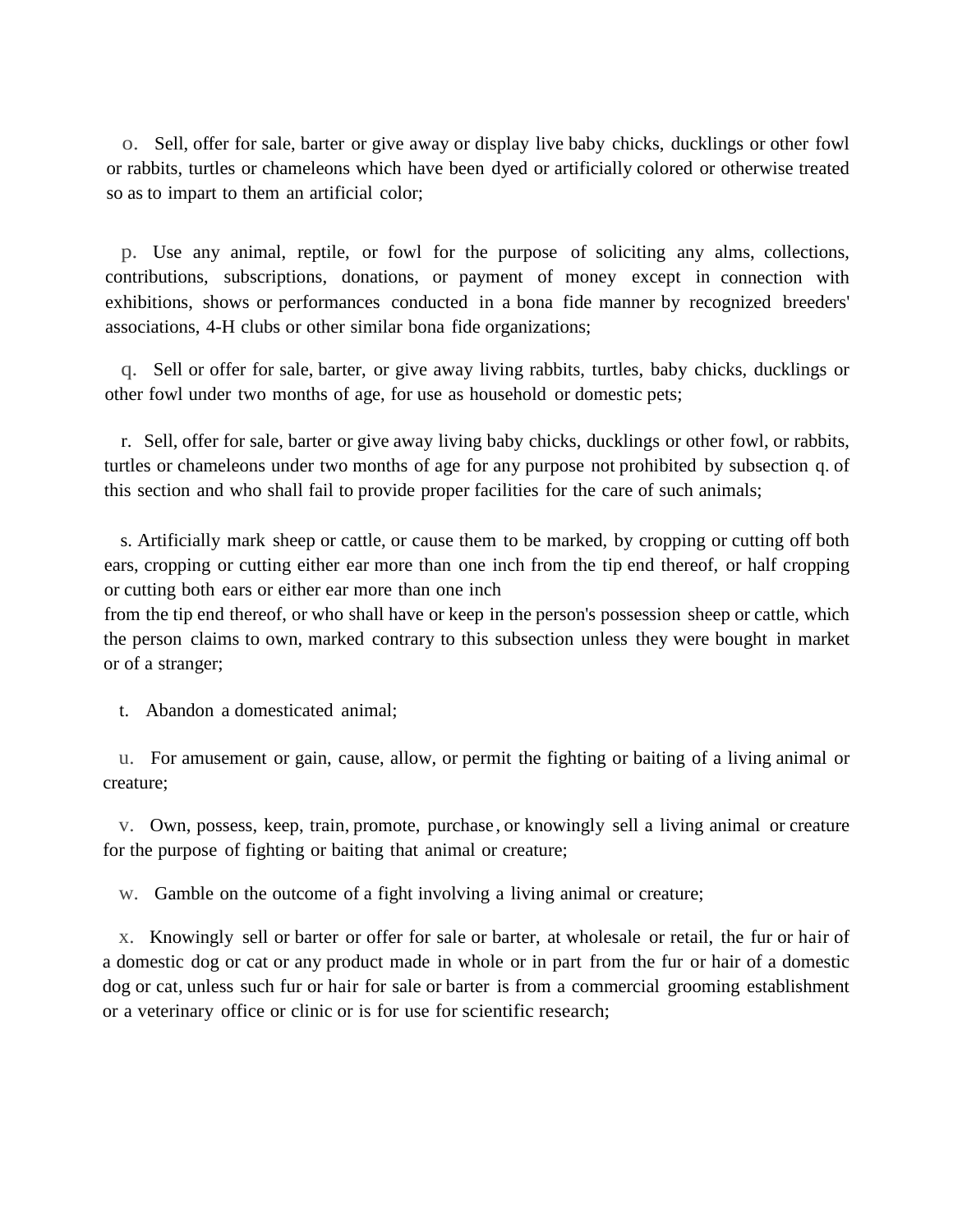y. (1) Knowingly sell or barter, or offer for sale or barter, at wholesale or retail, for human consumption, the flesh of a domestic dog or cat, or any product made in whole or in part from the flesh of a domestic dog or cat;

(2) Knowingly slaughter a horse for human consumption;

(3) Knowingly sell or barter, or offer for sale or barter, at wholesale or retail , for human consumption, the flesh of a horse, or any product made in whole or in part from the flesh of a horse, or knowingly accept or publish newspaper advertising that includes the offering for sale, trade, or distribution of any such item for human consumption;

(4) Knowingly transport a horse for the purpose of slaughter for human consumption;

(5) Knowingly transport horsemeat, or any product made in whole or in part from the flesh of a horse, for the purpose of human consumption;

z.Surgically debark or silence a dog in violation of section Ior 2 of P.L.2002, c.l02 (C.4: 19-38 or C.4:19-39);

aa. Use a l ive pigeon, fowl or other bird for the purpose of a target, or to be shot at either for amusement or as a test of skill in marksmanship, except that this subsection and subsections bb. and cc. shall not apply to the shooting of game;

bb. Shoot at a bird used as described in subsection aa. of this section, or is a party to such shooting; or

cc. Lease a building, room, field or premises, or knowingly permit the use thereof for the purposes of subsection aa. or bb. of this section --

Shall forfeit and pay a sum according to the following schedule, to be sued for and recovered, with costs, in a civil action by any person in the name of the municipality or county wherein the defendant resides or where the offense was committed:

For a violation of subsection e., f., g., u., v., w., or z. of this section or of paragraph (3) of subsection a. of this section, or for a second or subsequent violation of paragraph (2) or (5) of subsection a. of this section, a sum of not less than \$3,000 nor more than \$5,000;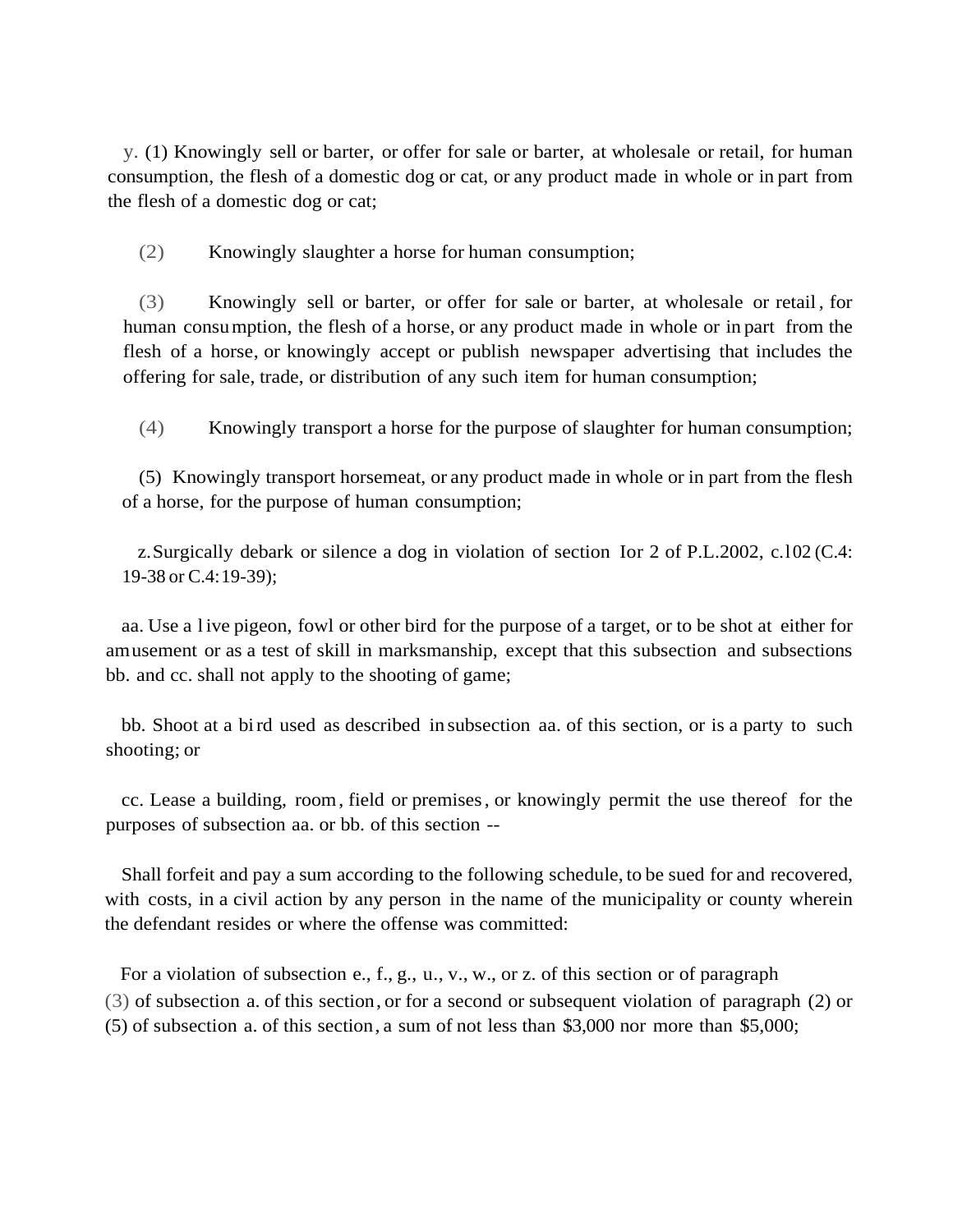For a violation of subsection I of this section, for a first violation of paragraph (2) or (5) of subsection a. of this section, a sum of not less than \$1,000 nor more than \$3,000;

For a violation of paragraph (4) of subsection a. of this section, or subsection c. of this section, a sum of not less than \$500 nor more than \$2,000;

For a violation of subsection x. or paragraph (1) of subsection y. of this section, a sum of not less than \$500 nor more than \$1,000 for each domestic dog or cat fur or fur or hair product or domestic dog or cat carcass or meat product sold, bartered, or offered for sale or barter;

For a violation of paragraph (2), (3), (4), or (5) of subsection y. of this section, a sum of not less than \$500 nor more than \$1,000 for each horse slaughtered or transported for the purpose of slaughter for human consumption, or for each horse carcass or meat product transported, sold or bartered, or offered or advertised for sale or barter;

For a violation of subsection t. of this section, a sum of not less than \$500 nor more than \$1,000, but if the violation occurs on or near a highway, a mandatory sum of \$1,000;

For a violation of subsection d., h., j., k., aa., bb., or cc. of this section or of paragraph (1) of subsection a. of this section, a sum of not less than \$250 nor more than \$1,000; and

For a violation of subsection i., m., n., o., p., q., r., or s. of this section, a sum of not less than \$250 nor more than \$500.

amended 1949, c.294; 1951, c.270; 1953, c.5, s.63; 1954, c.175; 1974, c.18; 1977, c.229, s.2; 1983, c.103; 1989, c.35, s.2; 1991, c.108, s.2; 1998, c.105, s.3; 1999, c.307, s.3; 2000, c.162, s.2; 2001, c.229, s.4; 2002, c.102, s.8; 2003, c.232, s.3; 2005, c.105, s.2; 2005, c.372, s.16; 2012, c.52, s.2; 2013, c.88, s.3; 2017, c.331, s.13.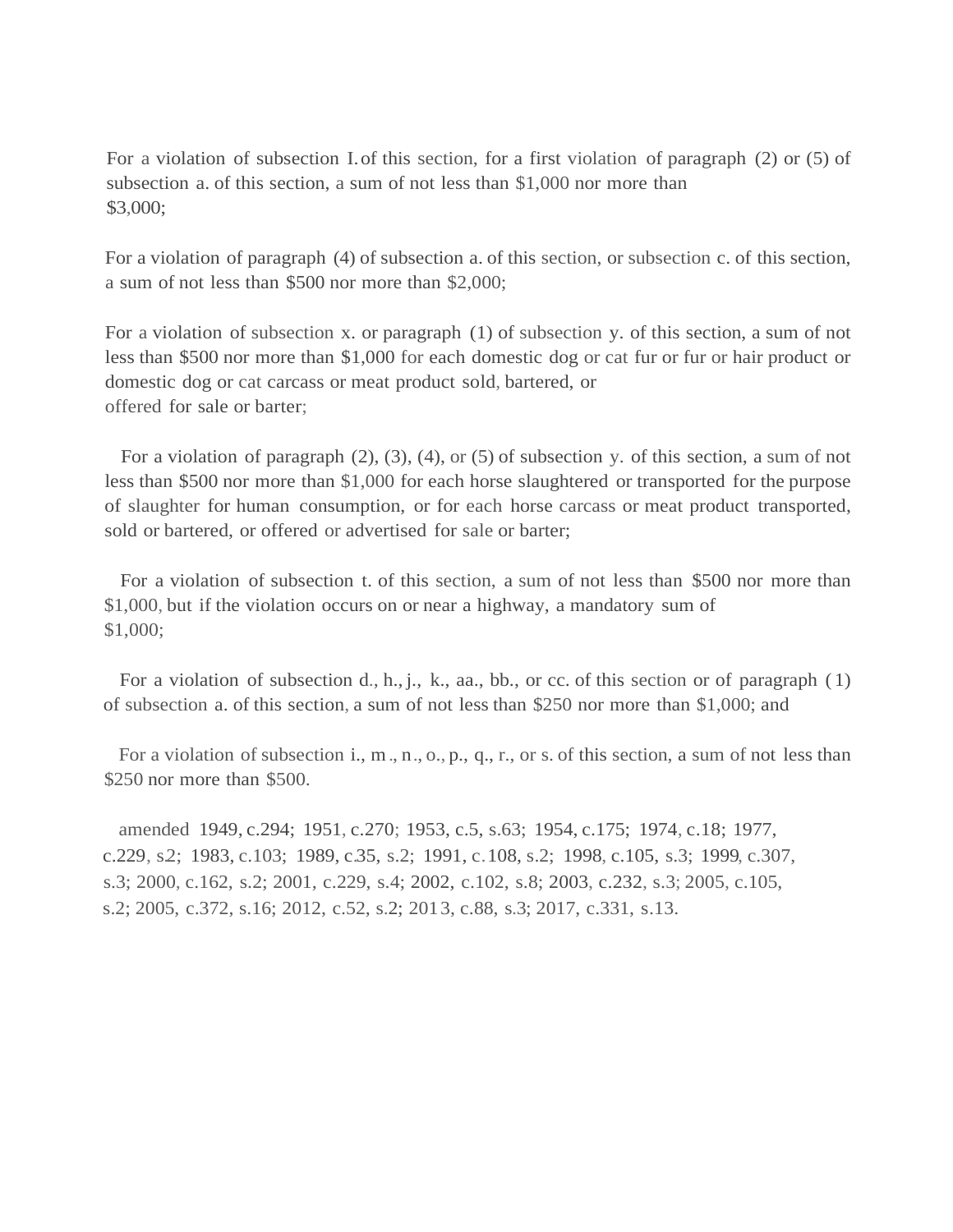## **4:22-17 Cruelty; certain acts, crime; degrees.**

a. It shall be unlawful to:

(1) Overdrive, overload, drive when overloaded, overwork, abuse, or needlessly kill a living animal or creature;

(2) Cause or procure , by any direct or indirect means, including but not limited to through the use of another living animal or creature, any of the acts described in paragraph ( 1) of this subsection to be done;

(3) Inflict unnecessary cruelty upon a living animal or creature, by any direct or indirect means, including but not limited to through the use of another living animal or creature; or leave the living animal or creature unattended in a vehicle under inhumane conditions adverse to the health or welfare of the living animal or creature; or

( 4) Fail, as the owner or as a person otherwise charged with the care of a living animal or

creature, to provide the living animal or creature with necessary care.

b. (1) A person who violates subsection a. of this section shall be guilty of a disorderly persons offense. Notwithstanding the provisions of N.J.S.2C:43-3 to the contrary, for every conviction of an offense pursuant to paragraph (l) or (2) of subsection a. of this section, the person shall be fined not less than \$250 nor more than

\$1,000, or be imprisoned for a term of not more than six months, or both , in the discretion of the court; and for every conviction of an offense pursuant to paragraph

(3) or (4) of subsection a. of this section, the person shall be fined not less than \$500 nor more than \$2,000, or be imprisoned for a term of not more than six months, or both, in the discretion of the court.

(2) If the person who violates subsection a. of this section has a prior conviction for an offense that would constitute a violation of subsection a. of this section, the person shaII be guilty of a crime of the fourth degree.

(3) A person who violates subsection a. of this section shall also be subject to the provisions of subsections e. and f. and, if appropriate, subsection g., of this section.

(4) The action for the penalty prescribed in this subsection shall be brought in the municipal court of the municipality wherein the defendant resides or where the offense was committed , except that the municipality may elect to refer the offense to the county prosecutor to determine if the offense should be handled in the Superior Court or in municipal court.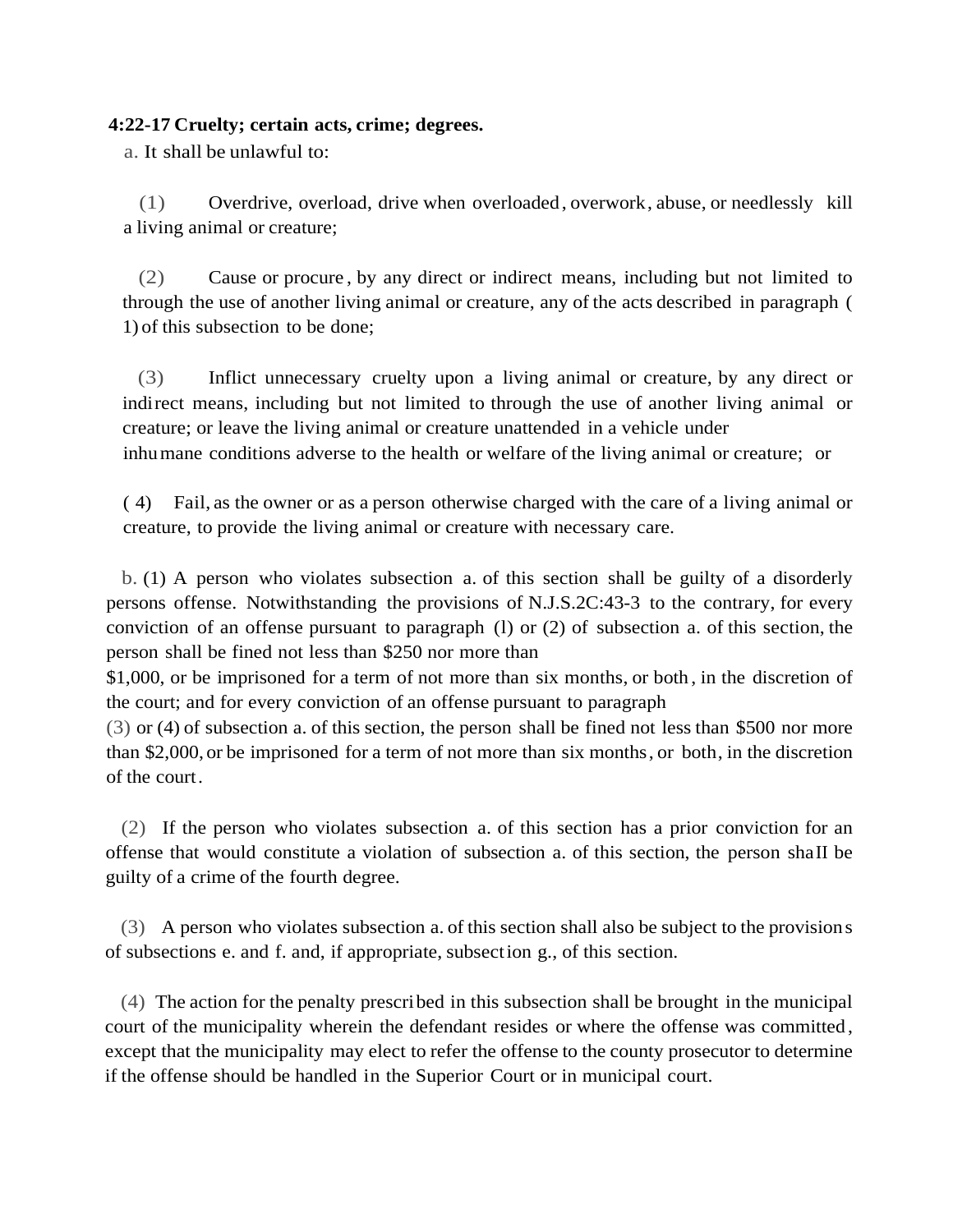c. Itshall be unlawful to purposely, knowingly, or recklessly:

(1) Torment, torture, maim, hang, poison, unnecessarily or cruelly beat, cruelly abuse, or needlessly mutilate a living animal or creature;

(2) Cause bodily injury to a living animal or creature by failing to provide the living animal or creature with necessary care, whether as the owner or as a person otherwise charged with the care of the living animal or creature;

(3) Cause or procure an act described in paragraph (1) or (2) of this subsection to be done, by any direct or indirect means, including but not l imited to through the use of another living animal or creature; or

(4) Use, or cause or procure the use of, an animal or creature in any kind of sexual manner or initiate any kind of sexual contact with the animal or creature, including, but not limited to, sodomizing the animal or creature. As used in this paragraph , "sexual contact" means any contact between a person and an animal by penetration of the penis or a foreign object into the vagina or anus, contact between the mouth and genitalia, or by contact between the genitalia of one and the genitalia or anus of the other. This term does not include any medical procedure performed by a licensed veterinarian practicing veterinary medicine or an accepted animal husbandry practice.

d. (I) A person who violates paragraph  $(1)$ ,  $(2)$ ,  $(3)$  or  $(4)$  of subsection c. of this section shall be guilty of a crime of the fourth degree, except that the person shall be guilty of a crime of the third degree if:

(a) the animal or creature dies as a result of the violation;

(b) the animal or creature suffers serious bodily injury as a result of the violation; or

(c) the person has a prior conviction for an offense that would constitute a violation of paragraph  $(1)$ , $(2)$ ,  $(3)$  or  $(4)$  of subsection c. of this section.

(2) A person who violates any provision of subsection c. of this section shall also be subject to the provisions of subsections e. and f. and, if appropriate , subsection g., of this section.

(3) The action for the penalty prescribed in th is subsection shall be brought in the Superior Court.